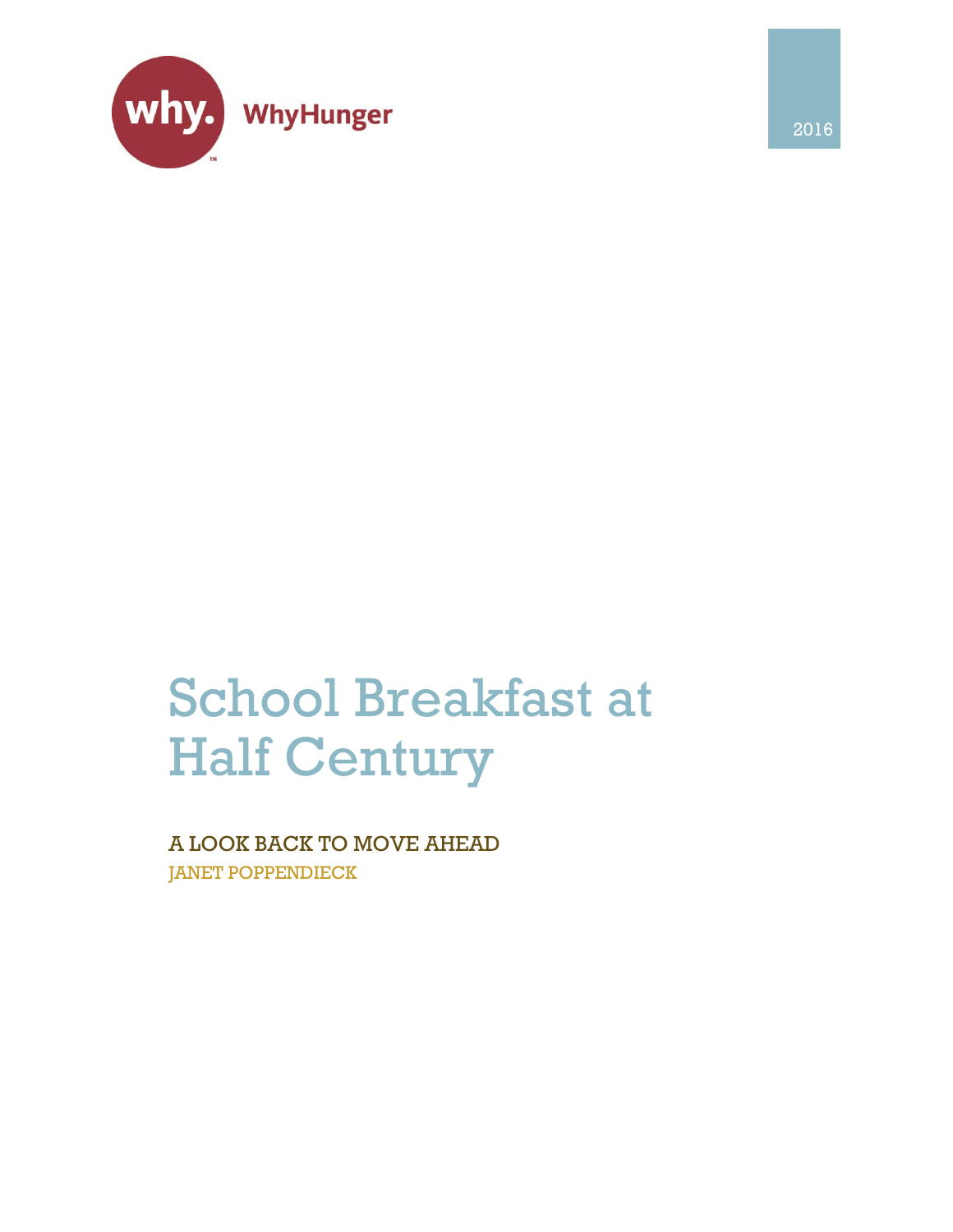# Executive Summary

Janet Poppendieck, activist, author, professor emerita at Hunter College and WhyHunger Board Member, reflects on her decades of research and advocacy to promote the School Breakfast Program in light of its  $50<sup>th</sup>$  anniversary. Poppendieck examines the history, challenges, policy gains and role of advocacy in shaping the program. She lifts up this critical program, which provided 2.3 billion nutritious meals to America's children last year, and its steady growth as possibly the best example of effective advocacy and productive cooperation between national anti-hunger organizations and state and local groups. Poppendieck reviews the program's achievements, assesses the forces that have shaped it and identifies its promising innovations in a detailed analysis of the many policy shifts and leadership and advocacy efforts at state, local and national level. Through this analysis, Poppendieck identifies and highlights the lessons learned from decades of successfully building a robust, impactful program to offer a road map for next generation of activists tasked with keeping the health and nutrition of America's children at the forefront of our Federal nutrition policy.

# Reflections

A little over 40 years ago, I took a break from writing my doctoral dissertation and assumed a temporary job at the Food Research and Action Center (FRAC) as the interim Director of the National School Breakfast Campaign. Congress had clarified that the School Breakfast Program (SBP), originally started as a pilot program targeted to schools in areas with poor economic conditions and schools to which children travelled long distances, was available to all public and private non-profit schools in the nation. FRAC had surveyed teachers, principals and others involved with the new program to assess its impact and to identify the barriers to its expansion. The job of the School Breakfast Campaign was to get the word out

to parents, community organizations, and school officials that any school could have the program, and to advertise the benefits of adding the morning meal. I thought of myself as the National School Breakfast Lady, a cross between a cafeteria worker and a minor pageant winner like Miss Subways.

I thought of myself as the National School Breakfast Lady, a cross between a cafeteria worker and a minor pageant winner like Miss Subways.

It was a great job. The School Breakfast Program provided a powerful tool to reduce hunger and help low-income families stretch their resources. Furthermore, in the context of the big changes in American life then in progress—more mothers in the work force, more single parent households, more children travelling to school by bus as a result of school consolidation—school breakfast just made sense. It ensured that children would be fueled for learning in the crucial morning hours of instruction. There was not then the mountain of research that now demonstrates that children who eat school breakfast are more likely to have diets adequate in vitamin C, vitamin A, calcium, and phosphorous, more likely to consume fruit and milk at breakfast, less likely to be overweight or obese, and less likely to suffer from anxiety or depression and to



exhibit behavioral problems. <sup>1</sup> Nor was there yet statistical evidence that participation in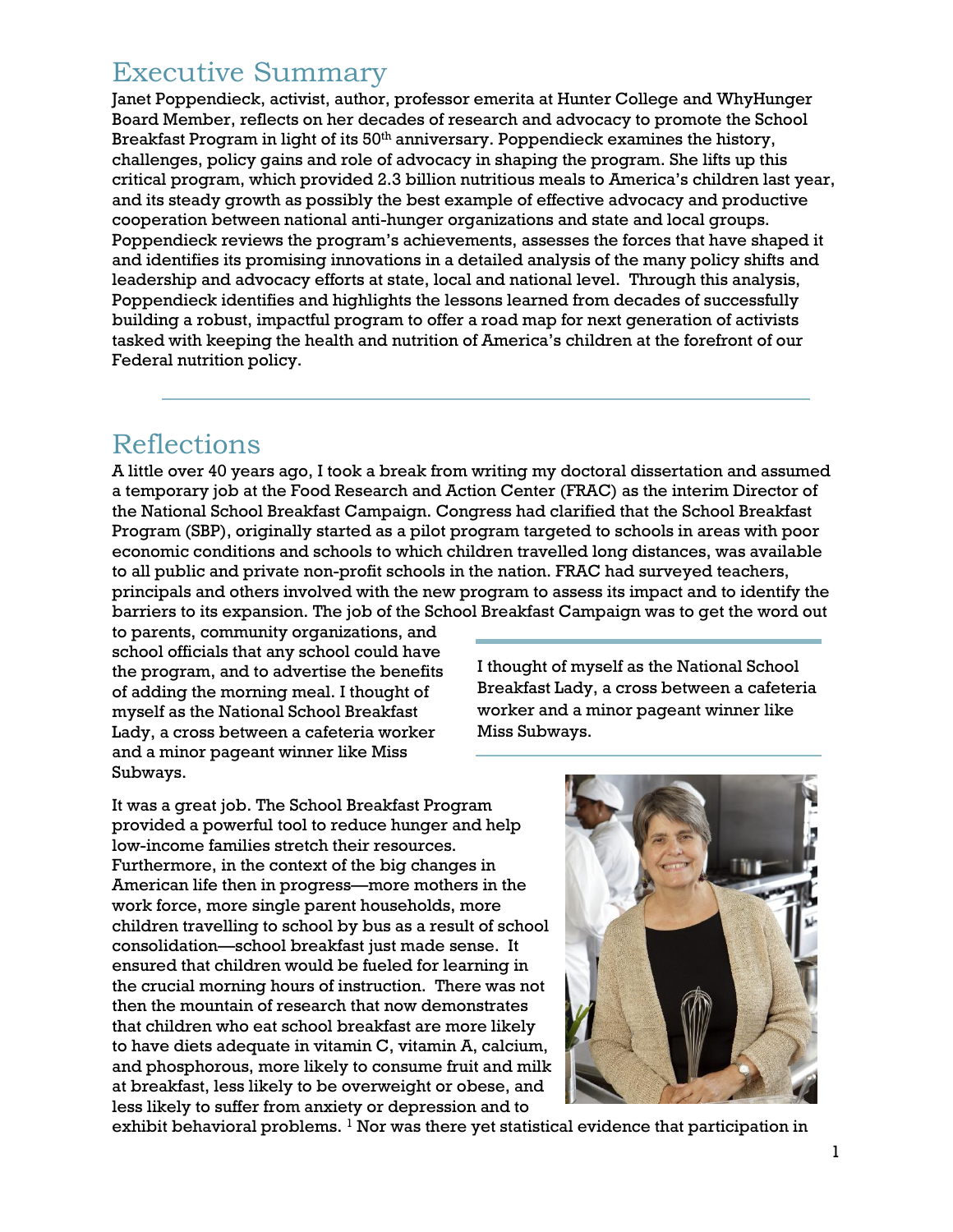school breakfast was associated with improved grades in mathematics and better attendance and punctuality.<sup>2</sup> Nevertheless, the survey of educators and administrators in schools that had implemented the program had reached conclusions that prefigured these

later, more scientific findings: "The same story was told and retold: the children were more enthusiastic about learning, more attentive and alert, less disruptive, happier and more relaxed, noticeably improved in their physical condition, less likely to be absent or tardy."<sup>3</sup> I embarked on my campaign well equipped with arguments that would sound familiar to anyone involved with the current program.

The School Breakfast Program was established by the Child Nutrition Act of 1966. It will celebrate its fiftieth birthday in October, so this seems

The fifty-year effort to make school breakfast more available, accessible, acceptable and nutritious is an outstanding example of effective advocacy and possibly the best example of productive cooperation between national anti-hunger organizations and state and local groups.

like an appropriate time to review its achievements, assess the forces that have shaped it, identify promising innovations and dream about its future. Perhaps because I was introduced to School Breakfast in an advocacy context, I have watched it through an advocacy lens. In my view, the fifty-year effort to make school breakfast more available, accessible, acceptable and nutritious is an outstanding example of effective advocacy and possibly the best example of productive cooperation between national anti-hunger organizations and state and local groups.

**In the five decades since the School Breakfast Program (SBP) was established, Average Daily Participation has grown from about 80,000 in the first year of operation to 14,900,000 last year.**

# A Look at the Numbers

In the world of school food, participation measured as Average Daily Participation during the school year (ADP) is the crucial metric. As a Food Service Director said to me when I began my study of school lunch, "If they don't eat it, it doesn't do them any good." In the five decades since the School Breakfast Program (SBP) was established, ADP has grown from about 80,000 in the first year of operation to 14,900,000 last year. The total number of meals served annually in the program has climbed from just under 40 million in 1969 to more than 2.3 billion in 2015. <sup>4</sup> This is both the good news and the bad news: good news because of the record of growth, bad news because some children in need still do not have access to the program. The fundamental goal of SBP advocacy, since the program's inception, has been to remove the barriers to participation, in short, the reasons why students "don't eat it".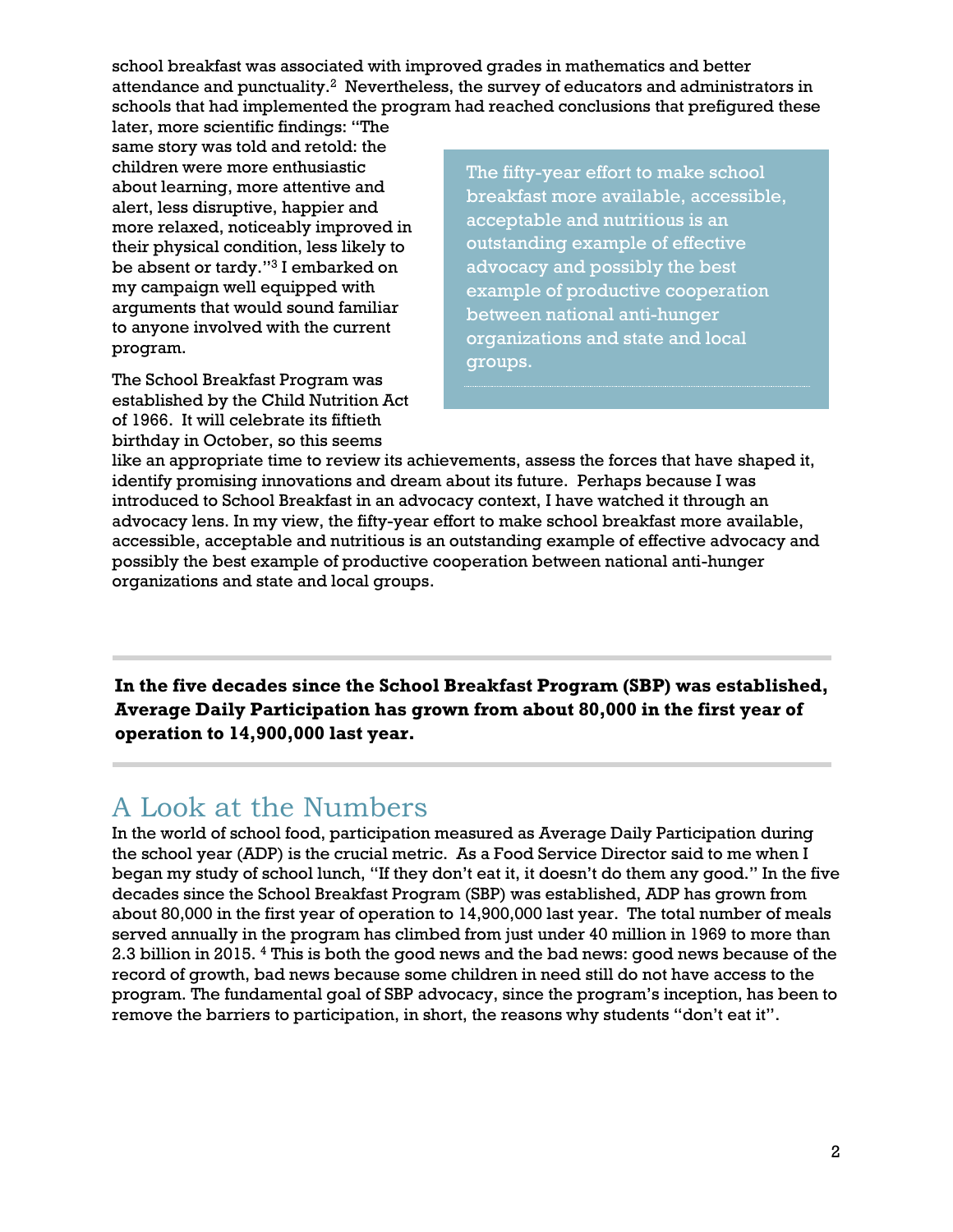# Expanding Availability

For most of the program's history, the major reason for its limited availability was the failure of schools to offer the program. In 1971, five years after the program's creation, there were only 6,600 schools participating, as compared with nearly 80,000 in the National School Lunch Program (NSLP). Twenty years later, just under half the schools that offered the NSLP also offered SBP, and by last year, more than 90 % of the nation's 98,413 NSLP schools offered school breakfast.

The process of expanding the availability of the SBP began with two crucial actions at the federal level: **achieving permanent status** and **securing adequate funding.**

### *Making the Program Permanent*

The first task for advocates was to secure permanent status for the SBP. "Pilot Program" was not just a name; it implied that Congress might discontinue the program at any moment. Research has played a crucial role in school breakfast advocacy over the years, and the program's slow start was no exception. FRAC's study of the SBP, released in 1972, documented the chief reasons schools were reluctant to apply for the program. The study found that many schools and school districts were unwilling to invest resources in starting a breakfast program without an ongoing federal commitment. They feared that the federal government would discontinue the SBP, leaving them with a choice between cancelling the program or running it with local funds they did not have. As FRAC reported, the "political onus of terminating a popular program…is considerably greater than that of not initiating one."<sup>5</sup> The designation of School Breakfast as a permanent program in 1975 was an essential step.

### *Securing Adequate Funding*

Even with permanent status, many schools would not offer the program unless adequate funding was assured. The most important step that Congress took was the transformation of SBP funding from modest appropriations to entitlement status and "performance funding."

The legislation that accomplished this transformation was largely a byproduct of long-overdue reforms in the National School Lunch Program (NSLP). In the late 1960s, hunger became a major public issue in the United States, when field hearings, investigations, studies and exposés brought the shortcomings of federal food assistance to public attention. In

The most important step that Congress took was the transformation of SBP funding from modest appropriations to entitlement status and "performance funding."

1968 only about 2 million of the nation's 50 million school aged children were receiving free or reduced price lunches, even though at least 6 million lived in desperately poor households with incomes below the federal government's very stringent poverty line. Some of those not served attended "lunchless schools": schools in older buildings in inner city neighborhoods that lacked the kitchen and cafeteria facilities to prepare and serve meals and did not offer NSLP at all. Many more poor children; however, attended schools that had the NSLP but lacked the funds to provide free meals to poor students, despite the federal requirement that they do so. $^{11}$  Politicians and citizens alike greeted these revelations with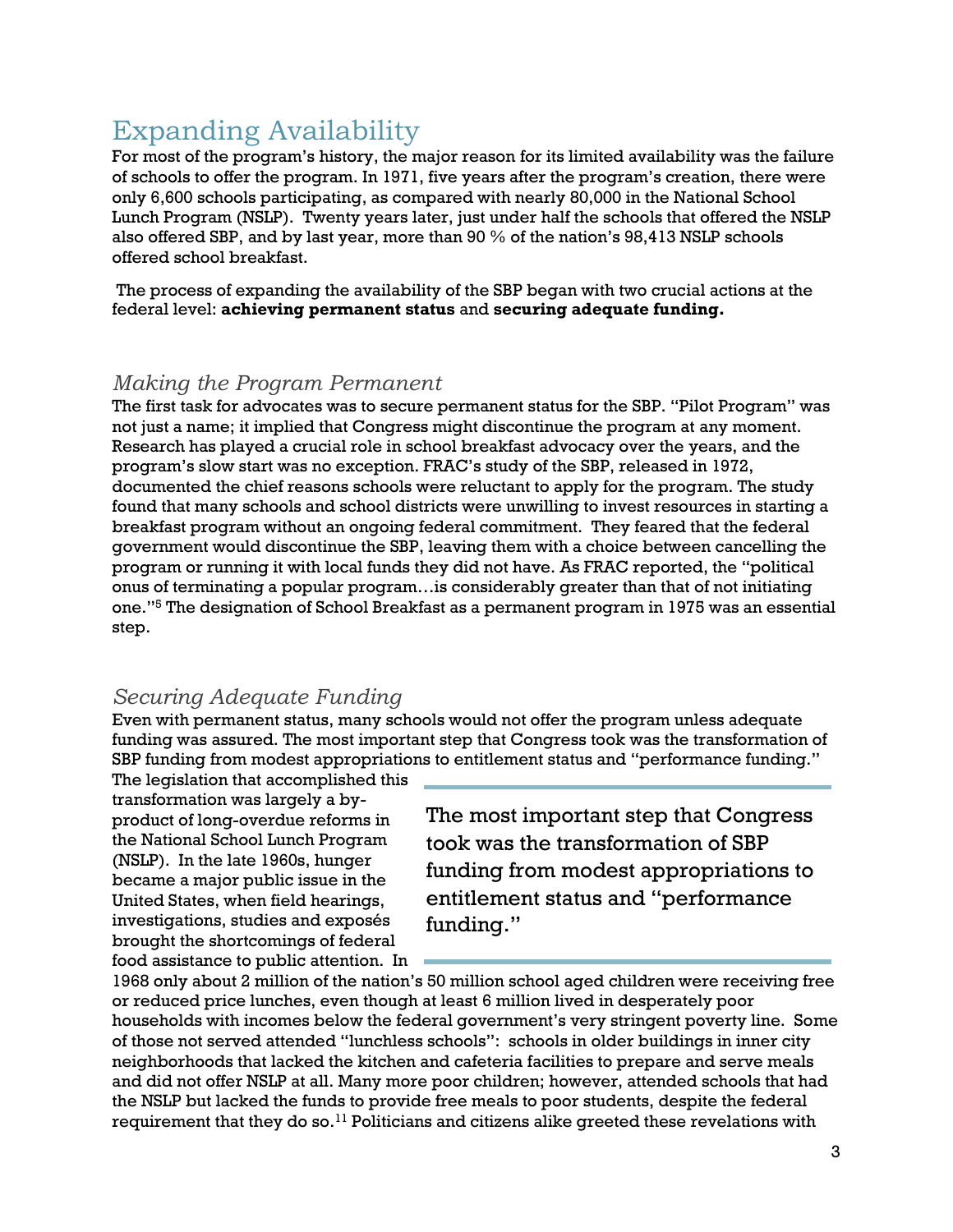outrage. Poor people marched on Washington and sat in at the Department of Agriculture to demand full funding of programs to end hunger. The Black Panther Party began serving free breakfasts to schoolchildren in large cities across the nation. Activists established national, state, and local anti-hunger organizations dedicated to expanding federal food assistance. The United State Senate created a Select Committee on Nutrition and Human Needs.

Fueled in part by the first (and only) White House Conference on Nutrition and Health, Congress acted decisively in the early 1970s to place school food on a true entitlement basis. Any child in a school that had the NSLP or SBP was entitled to participate, and any public or non-profit private school that chose to do so could offer the program(s). The federal government would pick up the tab for free meals and most of the cost for reduced price meals. Both the charge to the student—Free, Reduced Price or Full Price—and the federal reimbursement to the school would depend upon the student's family income, with uniform national eligibility standards replacing the local discretion that had characterized the NSLP since its creation in 1946. In the school cafeteria, poor children were transformed overnight from a burden absorbing the school's limited resources to an asset bringing in the full federal reimbursement. Participation in school lunch by free and reduced price eligible children soared, and participation in breakfast grew rapidly and steadily throughout the 1970s as more and more schools offered the program. The income levels themselves have been adjusted several times; in the current iteration, children are eligible for free meals if their household incomes are at or below 130% of the federal poverty line (currently that would be \$26,208 annually for a mom and two children), and for reduced price meals up to 185% of that line (\$37,296 for a household of three.)

Of course, the funding battle is never won forever. The maintenance of performance funding has required steady vigilance and effort. Nonetheless, once it was established, performance funding set the stage for a major shift of attention to the local level. The locus of advocacy shifted from Washington to the nation's thousands of school districts.

# Persuading Schools to Adopt the Program

The decision to offer the SBP in a particular school is usually made by what USDA calls the "Local Educational Authority," generally the school board, with substantial and often decisive input from superintendents and principals and varying degrees of influence by the food service director. Travelling around the country on behalf of the School Breakfast Campaign, I heard the whole range of rationales and excuses: it would be too difficult to change bus schedules; the school would have to pay custodians overtime for the extra hours needed to open the schools in time for the program. In cold climates, heating bills would rise if the school opened earlier. Somehow, schools where principals and school boards wanted the program found ways to solve these problems. But many decision-makers were

Activists have taken three basic approaches to expanding the number of schools offering the School Breakfast Program: **information, persuasion**, and **mandates.**

simply against the idea in principle. Some believed that serving breakfast at school would undermine family values; some felt it was an unreasonable imposition on schools. In a more recent twist, some worry that the program will contribute to obesity by encouraging children to "double dip," that is, eat breakfast at home and then again at school.

School Breakfast activists have taken three basic approaches to expanding the number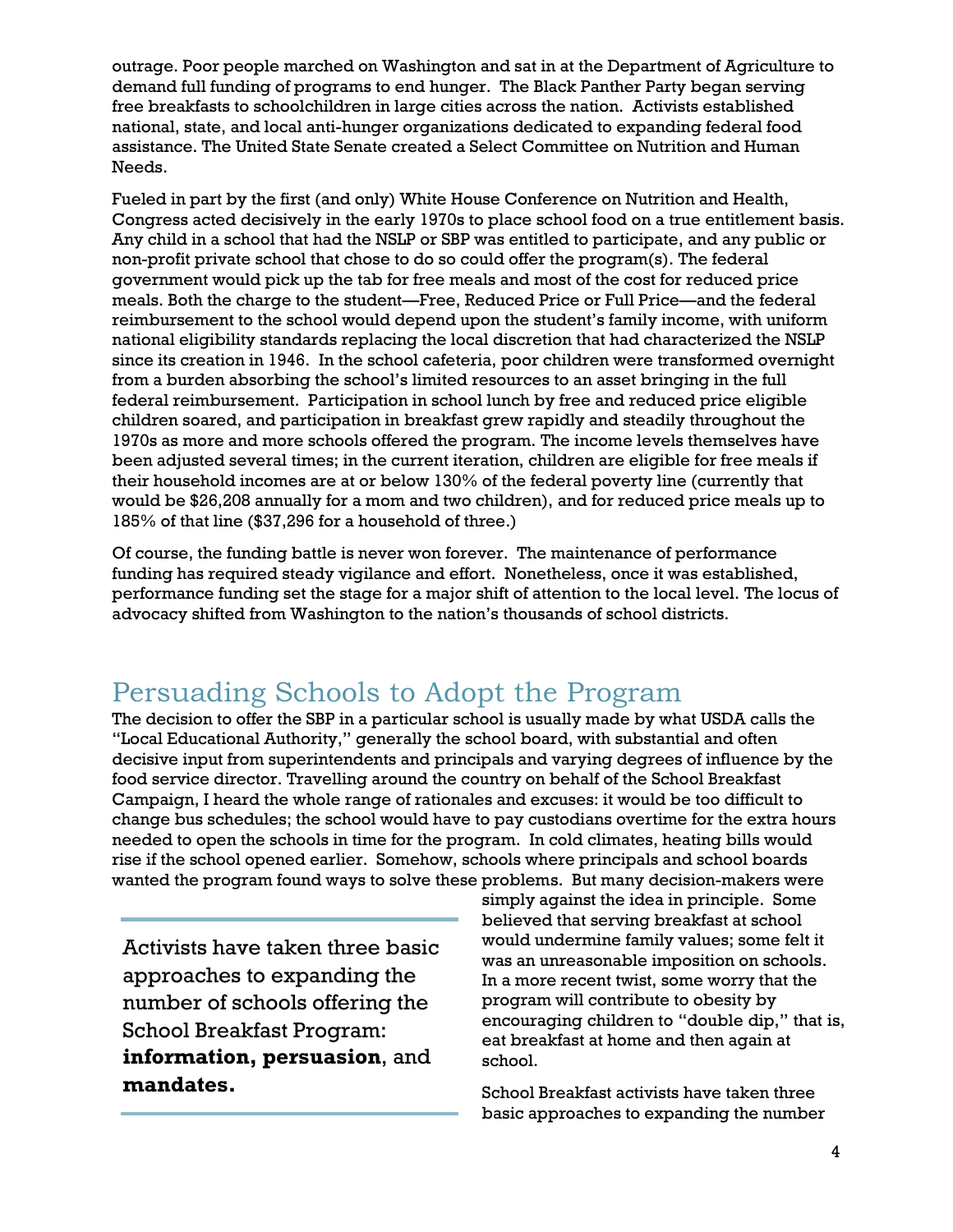of schools offering the SBP: information, persuasion, and mandates. Some of these efforts were successful, but when local school boards and individual principals resisted, activists in some communities turned to their state governments for assistance.

### *School Breakfast Mandates*

In 1974, I joined the newly formed New York City School Breakfast Committee, and by 1976, we had cajoled, pestered or threatened enough principals and district superintendents that about 440 of the system's nearly 1,000 schools were offering the breakfast program, fewer than half. <sup>6</sup> Frustrated by the slow pace at which the program was expanding, the Committee convinced the legislature of the State of New York in 1976 to pass a law requiring schools in cities with populations of 125,000 or more to offer breakfast in all schools where at least one third of pupils qualified for free or reduced price meals by the Fall of 1976, and in all of their schools by the start of the 1977-78 school year.<sup>7</sup> The state mandate idea spread gradually, shared at national gatherings of anti-hunger activists, and through various hunger newsletters and other publications. By 1991, 15 states mandated breakfast in at least some schools, most commonly specifying schools with a certain percentage of students eligible for free and reduced price meals. At present, 28 states have some form of School Breakfast Mandate including seven states that mandate the SBP in all public schools.<sup>8</sup> Further, some states with mandates and some that resisted the mandate have passed other legislation promoting the SBP: incentives, funds for start-up costs, and supplemental subsidies are among the most common.

### *Fostering Student Participation*

As advocates looked more closely at the factors determining student participation once a school decides to offer the SBP, they identified four major barriers.

#### **1) Application and certification**

Typically, paper applications have been sent home with children, to be filled out by parents and returned to the school. There are innumerable possible slipups. Problems with the application and certification process have led to the development of two important innovations. USDA developed and tested procedures for "Direct Certification" of eligibility for children from households receiving Supplemental Nutrition Assistance Program [Food Stamps], Public Assistance, or the Food Distribution Program on Indian Reservations. Eventually, this approach was expanded to include all "categorically eligible" children, including children in foster care, homeless children, runaway children, and migrant children. In Direct Certification, the parental application and verification and processing by schools are eliminated, and public agencies that administer means-tested programs provide the schools with lists of eligible children. Advocates at the Center on Budget and Policy Priorities (CBPP) have taken the lead in pushing for Direct Certification, explaining it to Congress and urging its adoption, and in 2004, Congress required Direct Certification for all school districts participating in the NSLP.

CBPP was also instrumental in convincing Congress to adopt the second innovation, school year-long eligibility for children that replaced a requirement that families report changes in their income during the school year.

#### **2) Price**

The reduced price category generally offers breakfast for \$.30. Some states or districts charge less, but the federal reimbursement for reduced price breakfasts is thirty cents below the free rate, so most schools charge thirty cents. As pressure for accurate accounting mounted, and especially after schools began using computerized "point-of-sale" software to identify children assigned to the full price and reduced price categories, cashiers began reporting substantial numbers of children who simply didn't have the \$.30.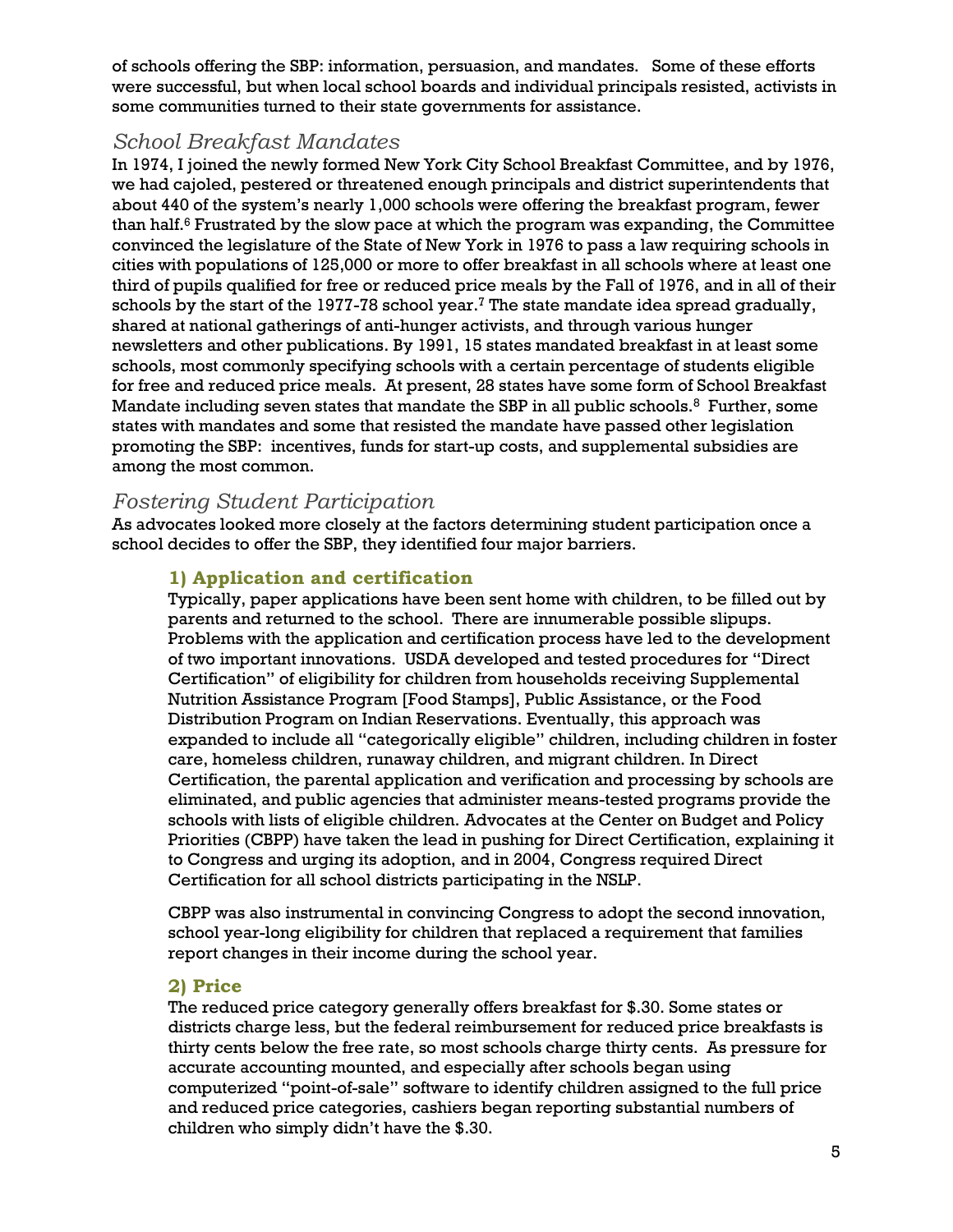Ten states now absorb the 30 cent charge, and several others offer smaller subsidies to keep the prices low. As research showing the importance of breakfast for health and learning mounted, some school districts, including the nation's largest, New York City, opted to make breakfast free for all children: universal free breakfast. Universal free breakfast addresses not only the price barrier, but also the stigma problem.

#### **3) Stigma**

Because school breakfast was originally targeted to poor children, and has been promoted as an anti-hunger measure, some children have been reluctant to be seen eating breakfast at school for fear of being labeled as "poor." The welfare stigma has often deterred their participation, and as students enter the socially aware middle school years, it deters participation by many poor students as well. Universal free school breakfasts offer a solution to multiple problems.

A provision of the 2010 Child Nutrition Reauthorization, the Healthy, Hunger Free Kids Act (HHFKA), established another option for schools: the Community Eligibility Program or CEP. In CEP, the school's reimbursement is based on the number of children who are direct-certified for free meals, called "identified students." Any school, cluster of schools, or entire school district in which at least 40% of students are thus identified can establish the proportion of direct certified children, multiply that figure by a factor of 1.6, and then obtain the full federal free meal reimbursement for the resulting percentage of meals served. Thus a district in which 50  $\%$  of students are "identified" would receive the full federal free meal reimbursement for .50 X 1.6  $= 80 \%$  of meals served. This eliminates the need for any parental applications, reduces paper work, takes away opportunities for error, and allows schools to develop inclusive meal programs. Community Eligibility began gradually in just three states and was not available to all states until 2014-15. School districts that have used CEP have shown significant increases in overall participation in breakfast and lunch. It eliminates the price barrier, and sharply reduces the stigma barrier, especially when combined with another innovation: breakfast after the bell.

#### **4) Timing**

In many schools, especially those to which students travel by bus, even students who want to eat the school breakfast may not be able to get to school in time to do so. This is the reasoning behind "Breakfast After the Bell" or "Alternative Breakfast" which may be accomplished through Breakfast in the Classroom, by means of "Grab and Go" bagged breakfasts, or by a breakfast break, usually after first period, known as "Second Chance Breakfast." As communities and schools have experimented with these innovations, Breakfast in the Classroom has become more common in elementary grades while Grab and Go and Second Chance work better in middle and high schools. The spread of these innovations is due in part to the efforts of WhyHunger, Share Our Strength, especially it's No Kid Hungry Campaign, and the Alliance Against Hunger, especially its Hunger Free Communities initiative. All of these organizations have joined FRAC in promoting school breakfast, engaging local and state level partners, and sharing best practices. School by school, district by district, state by state, Breakfast after the Bell and Universal Free Breakfast are reaching a tipping point and becoming mainstream.

### *Healthy Competition*

Beginning in 1991, FRAC started publishing an annual review, known as the "School Breakfast Scorecard", which tracks increases in schools participating in the SBP, shares success stories and best practices, and measures the number of low-income students who participate in comparison to the number eating a free or reduced price school lunch. The scorecard reports a ratio—how many students eating free or reduced price breakfast for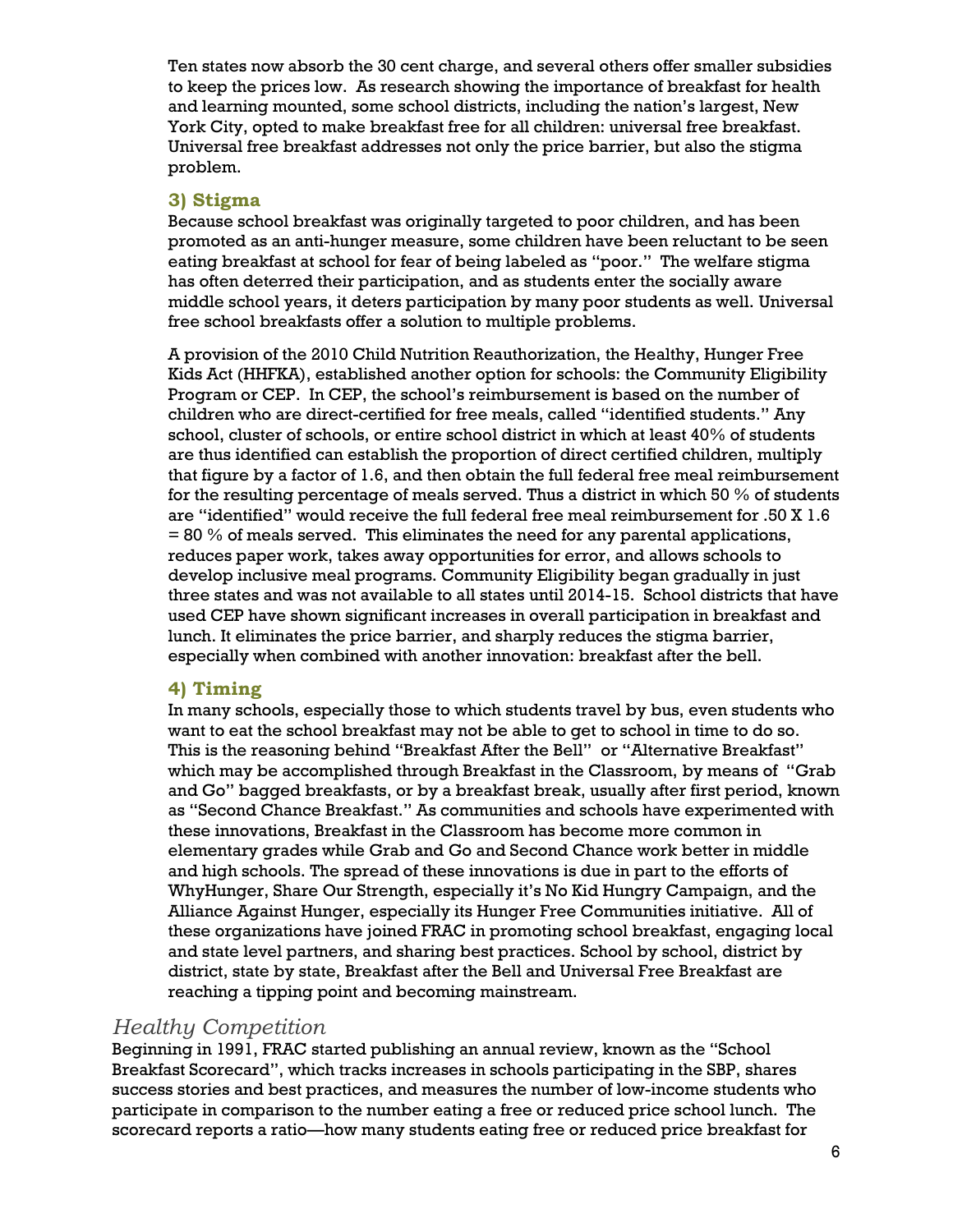every 100 free and reduced price lunches – for the nation as a whole, and for every state. The Scorecard establishes a goal based on the performance of the states that have achieved the highest ratio. By the most recent Scorecard, the goal had risen to 70 low-income students eating breakfast for every hundred free and reduced price lunches served, a goal that was met by only three states, West Virginia, New Mexico and the District of Columbia. Further, the scorecard calculates the amount of additional federal dollars each state would have received if it had met the goal. Last year California, with a participation ratio of 54.6, was the "biggest loser," leaving \$107.9 million on the federal table, while the State of New York was missing out on \$76.5 million in federal breakfast funding. Every year when the Scorecard comes out, my inbox is flooded with messages from a Google alert on School Breakfast, linking me to stories of advocates addressing State legislatures, Governors, and School Boards around the country, seeking measures to improve their state's ranking and capture the available federal investment. By equipping state and local activists with persuasive arguments, The School Breakfast Scorecard has been a key driver of change.

# Making the Food Healthy and Appealing

Since its inception, the SBP has been required to provide meals intended to supply one quarter of the child's RDA.<sup>9</sup> RDA requirements vary by age, however, and the original USDA designed school breakfast "meal pattern" was inadequate to provide many components of the RDA for many children. There have been many changes in what is considered a healthy breakfast over the years.

In the early years of the new millennium, concerns about diet-related disease, especially childhood obesity, environmental sustainability, food safety and quality, animal welfare, working conditions throughout the food chain, the preservations of small and mid- sized farms, and the taste and palatability of our food gave rise to a full- fledged food movement. Slow Food, food policy councils, food justice organizations, food sovereignty demands, organic producers and consumers, farm to table restaurants, buy local campaigns, all converged to shine a new spotlight on school meals. Concern for its nutritional profile was joined by a critical look at its procurement policies and a renewed interest in its role as "food education." First Lady Michelle Obama's Let's Move campaign raised the visibility of these issues.

In the 2010 Child Nutrition Reauthorization, the Healthy Hunger Free Kids Act, new nutrition standards limiting

### **Breakfast for All**

Congresswoman Lynn Woolsey summarized the importance of the SBP and the many reasons, beyond income, that make it challenging for kids to eat a healthy breakfast at home for a USDA symposium in 1999:

*School breakfast programs are too often categorized as just another form of welfare, but we know that, in this society, if a person is lucky enough to have two parents, both of them are usually working.*

*That is the norm these days. That means that breakfast programs are vitally important because working families are commuting. They are leaving the house. They might have food available for their children, but the children don't always sit down and eat it. They want to get on to school.* 

*I've talked to more professional people than you can imagine who say to me, "You know, I would be so glad if I knew my child had had breakfast this morning. It's there, but I don't think they ate it." So we need to look at breakfast programs as a learning tool just as we look at a book, or a pencil or a computer…Breakfast ensures that all our children are ready to learn.<sup>8</sup>*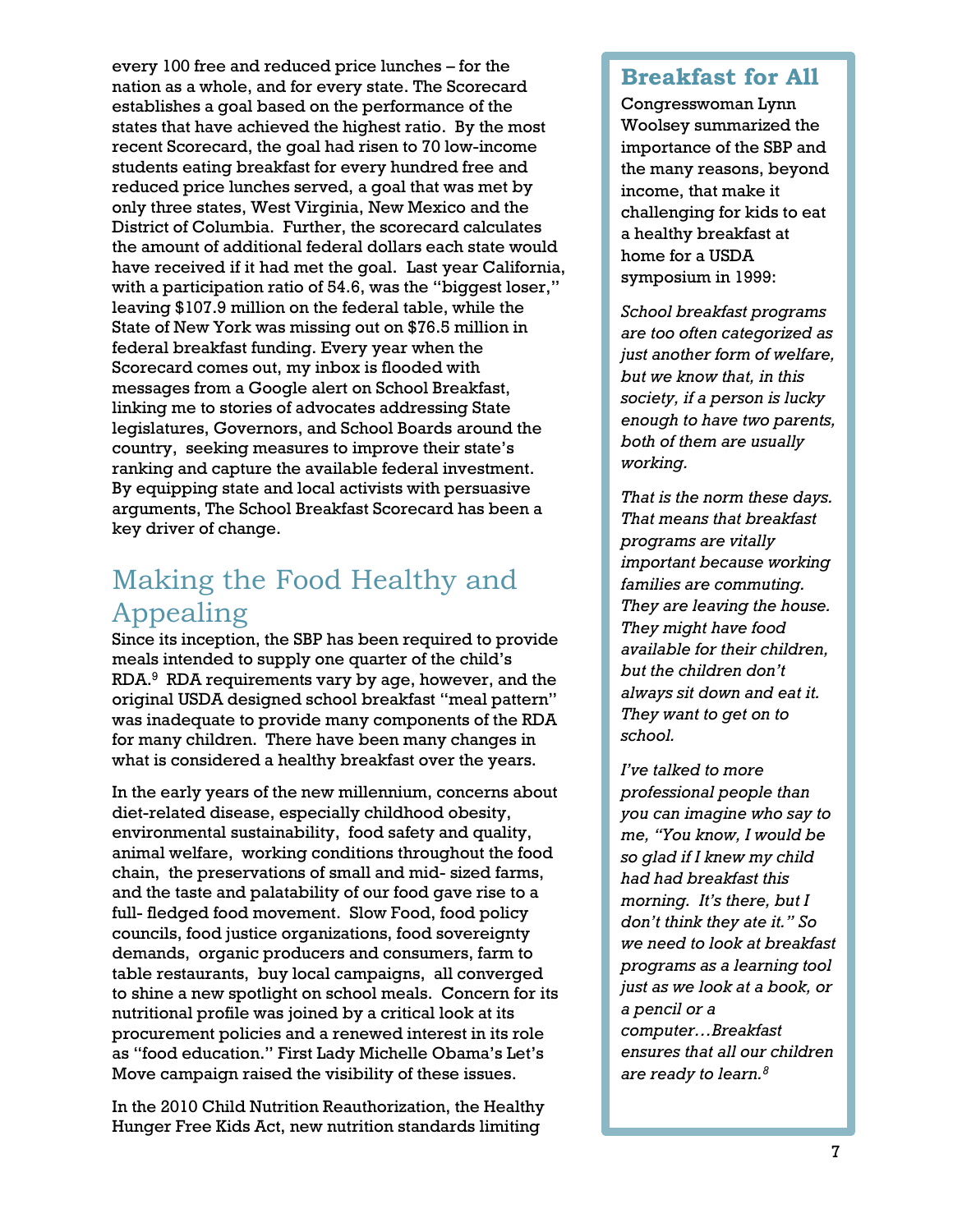calories and sodium and stressing whole grains and fresh fruits and vegetables were mandated. Under the new standards for School Breakfast, at least five cups of fruit and or vegetables must be offered each week, all grains must be whole-grain-rich, no meat or meat alternative is required, but if offered, it may substitute for part of the grain requirement. Meals selected by students must contain a fruit (or vegetable).

The new requirements have occasioned complaints from school food providers that the reimbursement is not high enough to cover the full fruit and vegetable requirement, and that students do not like the whole grain products, but in general there has been less complaint about breakfast than about lunch. Innovators have developed smoothies and parfaits and wraps and breakfast tacos and numerous other items that both meet the requirements and appeal to children. The challenge now is to integrate these new menu items with the Breakfast After the Bell approach.

Action on the federal level has been supplemented by action at the state and local levels to make meals both healthier and more appealing. One of the benefits of Breakfast in the Classroom and various forms of universal free breakfast is the engagement of a wider segment of parents and community organizations in monitoring food quality and working for fresher, healthier food, prepared onsite when possible. Throughout the country, advocates of Farm to Cafeteria—purchasing school food from local and regional farmers—have worked to get fresh local produce, dairy and meat into both breakfast and lunch programs. Fundamentally, however, school food improves when children and their parents are brought into the menu planning process, when parents monitor food quality, and when food service professionals care. One of the most encouraging effects of the food movement has been the recruitment of a new generation of skilled, creative and highly motivated people into school food service.

# Looking Forward

At 50 years of age, the School Breakfast Program appears on the verge of coming into its own. When innovations in the delivery of breakfast are combined with the Community Eligibility Program or other approaches to universal provision, as West Virginia has done through its "Feed to Achieve" legislation, great strides can be made. Looking forward, it is possible to envision a time when eating breakfast at school will be part of a comprehensive school nutrition approach, integrated with the school curriculum. Already one school district in California uses the ten or so minutes allocated to breakfast in the classroom for food education, showing videos that introduce children to local farmers and the products that will be featured on the school's salad bars at lunchtime.

There is still urgent work to be done to make the program truly available and inviting to children in need, but as the SBP comes of age, it is finally escaping from the assumption that only poor children come to school without breakfast. In fact, many Americans of all ages leave home in the morning without eating, for reasons ranging from complex morning household schedules to simple disinclination. Regardless of the reason, children get hungry, and if healthy options are not readily available, they are very likely to snack on unhealthy items—the proverbial soft drink and bag of chips that school nurses and teachers report with despair. As a healthy breakfast at school becomes widely and conveniently available, we can anticipate continued improvement in our children's health and readiness to learn.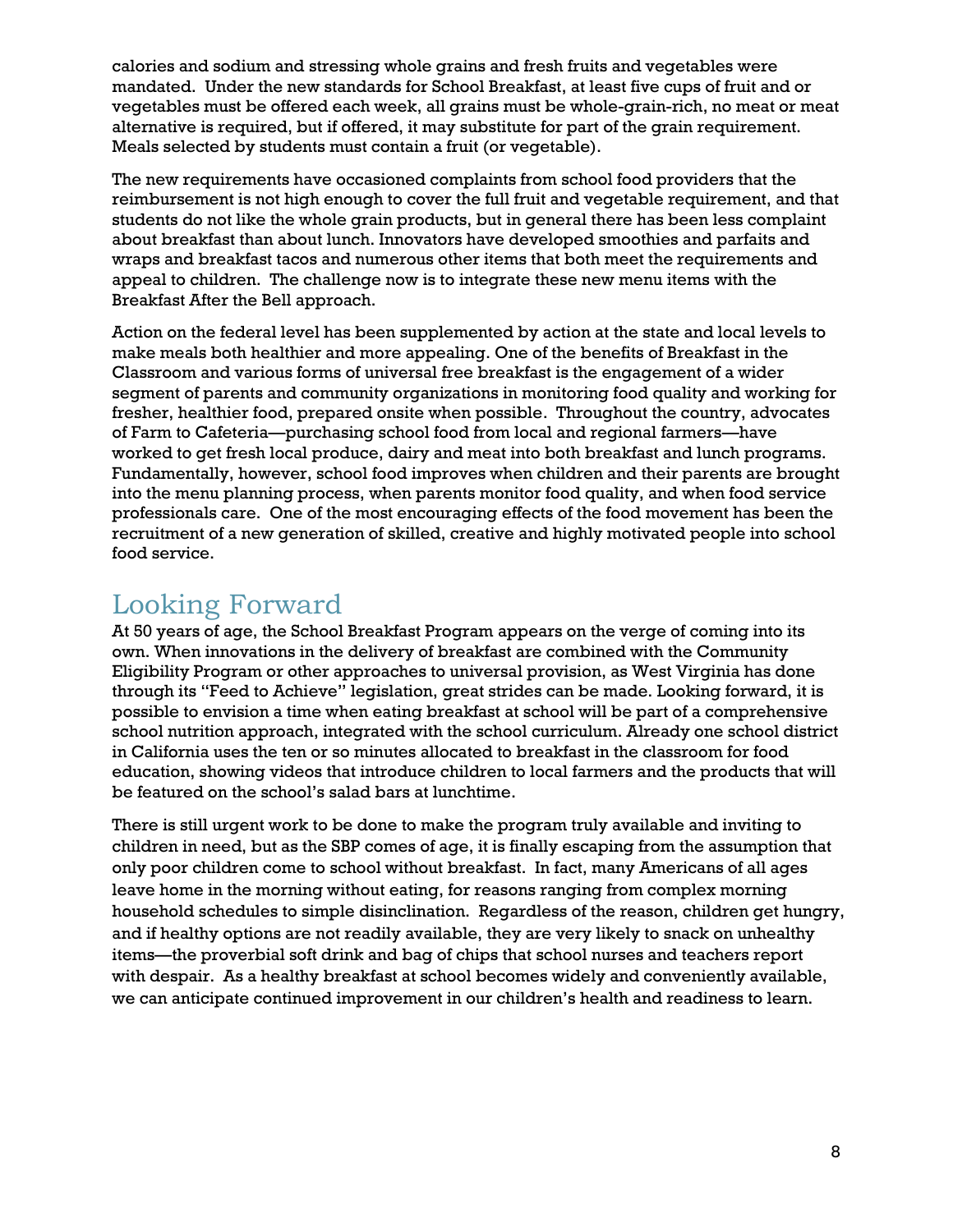The 1966 Child Nutrition Act that first created the SBP is subject to reauthorization roughly every five years. The 2010 Healthy Hunger Free Kids Act was due for Reauthorization in 2015; technically, it has expired but Child Nutrition Programs continue to operate under its provisions. With a presidential election on the near horizon, and a third of the Senate and all of the House of Representatives up for reelection, further work on CNR seems unlikely, meaning that the process would begin again in the new Congress. Nevertheless, advocates are watching with concern due to four provisions that threaten the progress made in recent years.

1. A change in the household income verification requirements that would require some school district to verify a significantly increased percentage of family applications for free and reduced price school meals. This change would increase the burden on schools and may deter some families from applying. Studies in the past have shown that increased verification requirements exclude eligible children.

2. A proposal to pilot a block grant approach to school meals in three states. Advocates are alarmed because a block grant would end the crucial "performance funding" aspect of school meals, effectively destroying a child's entitlement, and states that opted for the pilot would be exempted from the federal nutrition regulations.

3. The House bill provides for raising the threshold of eligibility for CEP from the current 40% to 60%. If this were enacted, some 18,000 schools would lose eligibility, including 7,000 that have already implemented the Community Eligibility Option.

4. The House Bill further delays the implementation of the sodium standard, weakens the whole grain requirement, and reduces the autonomy of USDA to establish nutrition standards based on the best available science. *[As of late 2016]*

Advocates need to be aware of what the congress is proposing and let their members know how they feel about these negative measures that will increase childhood hunger in America. You can stay informed with [FRAC's CNR news and action](http://frac.org/leg-act-center/cnr-priorities/) online center.

# Lessons Learned

**Patience; incrementalism works.** The SBP story shows just how much can be accomplished by a persistent and steady incrementalism. In short, advocates have pressed for significant gains from Congress when they had the votes, and then worked to bring these changes to fruition at the state and local level. This has been a story of slow but steady expansion of access and participation.

### **Listen to the people who experience the programs first**

**hand.** The federal government contracts for extensive and very useful research on food assistance programs, but almost all of it is conducted through large scale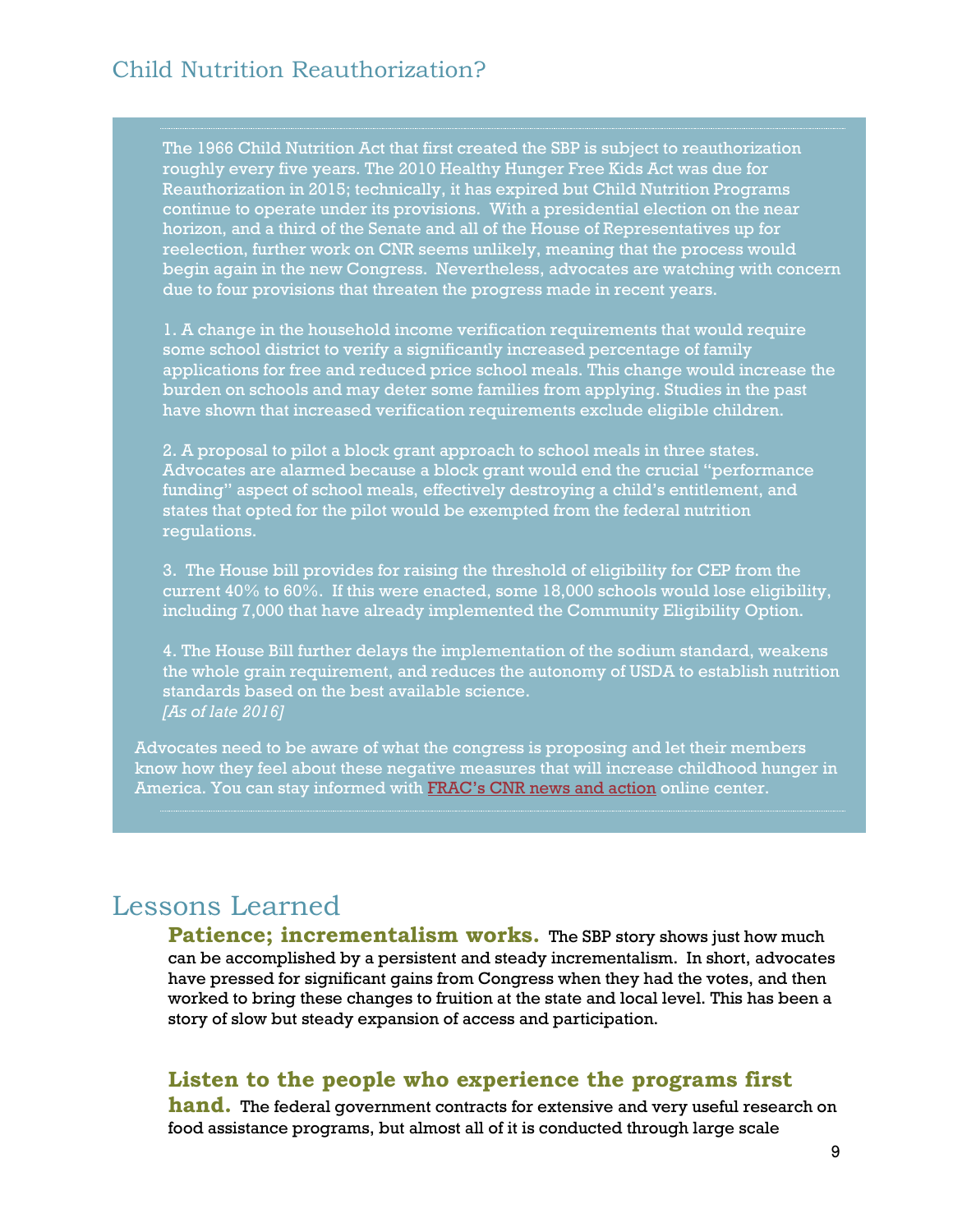surveys. Research independently undertaken by advocates, and especially research that asks people on the front lines—teachers and principals and food service workers and parents and students—what they are seeing and experiencing is a crucial step toward improving program performance. When I was conducting research for my book on school food, it was school cafeteria cashiers who most frequently and vociferously pointed out that many children simply didn't have the modest sums needed to purchase reduced price meals. States that have decided to absorb these charges and school systems that have decided to forego them have improved public policy by listening to the people who carry it out on a daily basis.

**Keep an eye on the administering agency; pay attention to proposed regulations.** USDA during the Obama years has been a proactive friend of food assistance, but this has not always been the case. When the White House is hostile or indifferent, it is particularly important to monitor proposed implementing regulations.

**Digest, translate and disseminate the science.** The national advocacy groups have done the anti-hunger movement a great service by collecting relevant academic research and keeping the scientific arguments up to date, a task that would be beyond the resources of many local groups. <sup>10</sup>

### **Measure performance on a state by state and city by city**

**basis.** The FRAC School Breakfast Scorecard, allows advocates to calculate the amount of federal dollars being "left on the table" due to local choices. The gradual spread of awareness of the "multiplier effect" of such federal expenditures in the local economy has made allies of mayors and governors in many jurisdictions. States have proven to be a crucial locus of intervention.

**Cooperate**. It is not only cooperation between national and local/state organizations that has lent strength to the school breakfast expansion agenda, but also productive cooperation among national level groups who might easily have engaged in turf wars. Each organization has a primary agenda and respects the contributions of others. Thus when Share Our Strength began its "No Kid Hungry Campaign" in 2010, it focused on expanding summer meals, universal breakfast, and breakfast after the bell at the local level, respecting FRAC's leadership on basic legislation. Similarly, FRAC and CBPP have cooperated extensively to publicize the Community Eligibility Provision.

**Share best practices.** Modern internet technology greatly facilitates the sharing of hard earned expertise about school breakfast but someone still needs to collect it, to create forums and channels for its diffusion. See for example the virtual [Center for Best Practices at No Kid Hungry.](https://bestpractices.nokidhungry.org/school-breakfast)

**Understand who benefits.** It is not only school children and their families who benefit from robust school breakfast programs, and anyone who benefits is a potential ally. Food service workers and their unions are obvious candidates, but so are cereal manufacturers, dairy farmers and processors, fruit growers, and the makers of trays, plates, cups and straws. The list goes on. Grocers will benefit if families have more resources available to purchase supper. At the national level, many of these potential allies have been recognized and harnessed, but at the local level, there is often more work to do to find and persuade them.